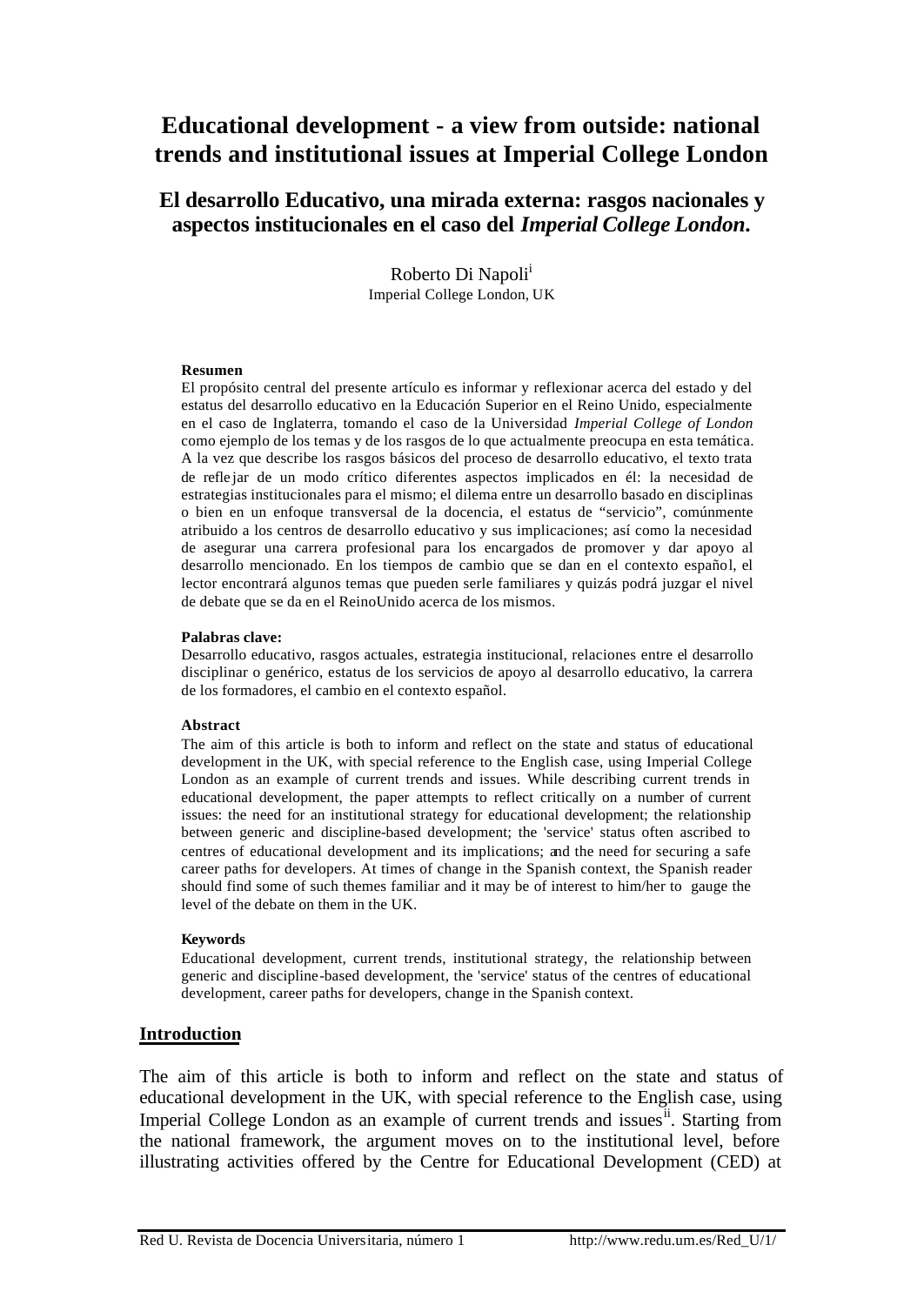Imperial College London. Descriptive parts in the paper mingle with reflective sections. This structure has been chosen in order to facilitate a contextual understanding for those who are unfamiliar with the current higher education system in England and the institutional structures at Imperial College London. The paper ends with suggestions for future development.

# 1. The National Framework

Every higher education institution (HEI) in the UK has a large degree of autonomy. Athough each operates within a national legal framework and according to national policy, most are heavily dependent upon government for resources and all have to follow guidance issued by quasi-governmental bodies ('quangos'). There are some variations in the different countries of the UK as to the detail of arrangements. This paper focuses on England, where Imperial College London is situated. In England, there is considerable national guidance about the structure of programmes, a quality assurance regime, periodic ranking of research activity, numerous league tables, and accreditation of some programmes by professional bodies. Generally, the environment is one of growing student numbers, declining resources and strong competition between HEIs for reputation and resources. The most recent Higher Education Act (2004) introduced variable tuition fees for students from 2006 (DfES web).

While some universities are considered to be 'research intensive' and others are less strong in research and focus more on teaching, all HEIs do both. There are over two million higher education students in the UK, studying in 169 universities and higher education colleges. In the UK, the participation rate by school leavers is about 40%. As of Autumn 2005, women made up 57% of the student population (although with wide variation from one subject to another). Almost 13% of the student population comes from outside the UK, approximately two thirds coming from outside the EU (HEFCE, 2005). In England, Phase 1 programmes are three-four year periods of intensive full-time study, with teaching spread over thirty weeks per annum. Parttime study is possible in many instances, when study is spread over a longer period. Phase 2 programmes in their full-time format are typically studied over an intensive twelve-month period of teaching and research. Phase 3 programmes are taken over a three-four year period and focus on research and traditionally result in a single thesis for examination.

The description below summarises the national policies and bodies concerned with standards and structures relating to teaching and students.

The Higher Education Funding Council for England (HEFCE) distributes public money for teaching and research to universities and colleges to *promote and fund high quality, cost effective teaching and research, meeting the diverse needs of students, the economy and society. The Council also plays a key role in ensuring accountability and promoting good practice*. The HEFCE acts in accord with Government policy, tailoring aims and initiatives accordingly (HEFCE website).

The Quality Assurance Agency is publicly funded, with a mission to *safeguard the public interest in sound standards of higher education qualifications and to*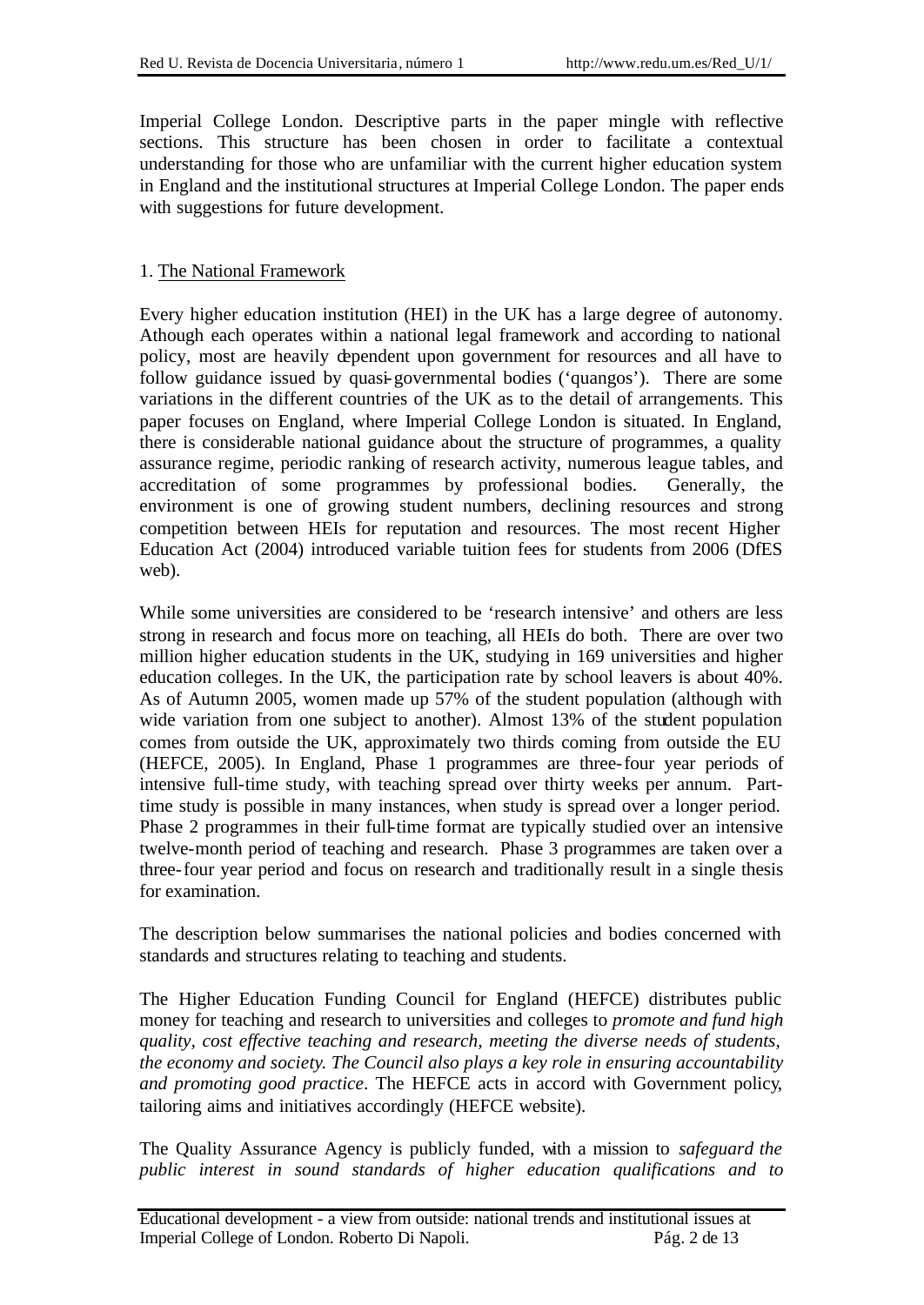*encourage continuous improvement in the management of the quality of higher education* (QAA website). Each HEI is responsible for ensuring that appropriate standards are achieved and a good quality education is delivered, with a suitable quality assurance regime, including external examiners, in place. The QAA provides national reference points that help to define the standards and reviews institutions. QAA reviews are carried out through periodic institutional audits. The reference points include a Code of Practice that covers ten areas (e.g. assessment and programme monitoring and review), a Qualifications Framework into which all phase 1-3 programmes should fit, and subject benchmark statements concerning the standards of outcomes expected from undergraduate degrees in a range of disciplines. The QAA also visits institutions wishing to have degree awarding powers or be designated an HEI or university, and then advises Government on the applications.

The influential Dearing Report (NCIHE, 1997) included, among its recommendations to government, that teaching should be given more prominence. The creation of the Higher Education Academy and the blossoming in institutions of units or centres for preparing, and supporting university staff for their teaching can both be traced back in quite large part to the influence of Dearing.

The HEA was founded from predecessor bodies in May 2004. The HEA mission is to *help institutions, discipline groups and all staff to provide the best possible learning experience for their students* (HEA web). The HEA strategic aims and objectives express their role in relation to the student learning experience as promotion of good practice and to research and influence debate and actions. They also aim to *lead, support and inform the professional development and recognition of staff in higher education*.

The HEA runs a network of twenty-four 'subject centres', each of which focuses on how the experience of students studying that discipline can be enhanced. It also oversees a number of government funded schemes, namely the Centres for Excellence in Learning and Teaching and projects awarded through the Fund for Development of Teaching and Learning that institutions have won after national competition; additionally, it supports nationally selected teaching fellows (National Teaching Fellows). The HEA accredits programmes in learning and teaching for university staff, and grants entry to teachers' 'registered practitioner' status. Registered practitioner status is not yet compulsory, but it is Government's intention that all new, inexperienced academics take accredited programmes that enable them to acquire this status.

## 2. From governmental assumptions to models of change in educational development

In terms of teaching and learning in higher education, current govenmental policies allow allow for a variety of institutional implementation, within a broader national framework. These policies push for compulsory educational development for all academic staff in the conviction that this will lead to both conceptual and behavioural changes. It is argued that these changes, taken cumulatively, will lead to a cultural shift which will favour students' better educational experiences and learning. In general terms, a relatively mild form of top-down change is encouraged. Specific governmental guidelines are meant to orient institutional practices.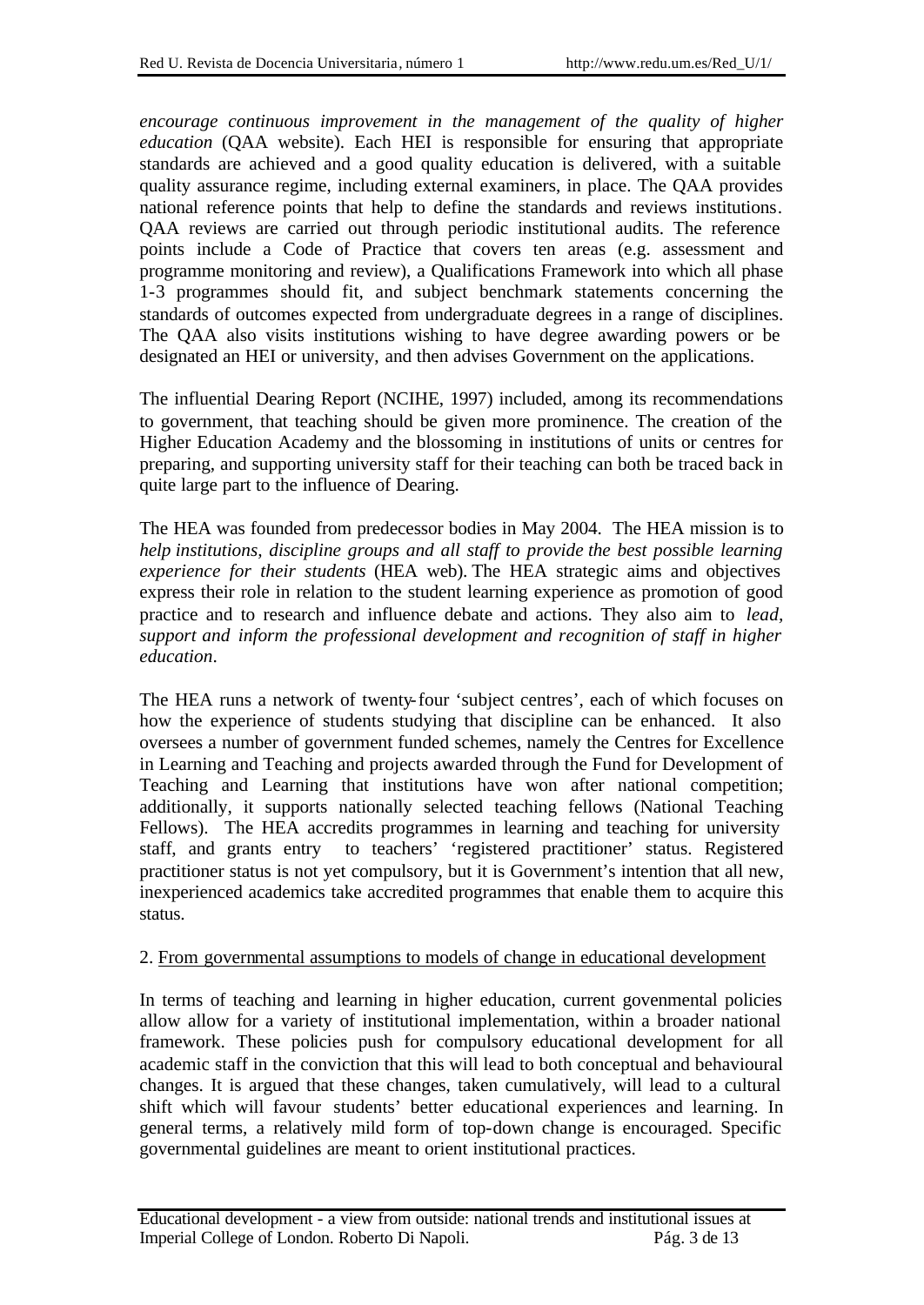This is a rational-all purposive model which embraces a model of change as something that can be encouraged and implemented from the top, without taking too much into account the fuzziness and complexities that accompany the shifts in the cultural practices of an institution. Institutional practices, local and disciplinary cultures, academic identities, student identities, staff developer identities, within current socio-historic values, are all components that have to be considered, when thinking about change. True enough, the model proposed by the gove rnment attempts to be as flexible as possible. The proof of this is in the creation of HEA's Subject Centres, each of which aims to facilitate dialogue at the level of disciplinary communities. Space is given to individual institutions to respond, in their own ways, to Government's recommendations. However, at the grass-roots level, things are much more complicated than at the strategic and planning levels, as negotiations in terms of institutional, epistemological and power structures are needed. This is not an easy exercise to carry out and it is far from being solved satisfactorily, both in the short and medium term. The good intentions behind this model that attempt to give more status to learning and teaching are often hampered by a failure to engage academics and departments in a real process of change.

This resulted in a panoply of complex and contradictory discourses which bear witness to the state of flux the higher education system is going through in England at the moment. Such discourses revolve around a series of concepts which underlie different sets of practice. I shall attempt, in the rest of this section, to briefly discuss the most salient concepts. The resulting picture is far from being exhaustive but should illustrate, in general terms, current debates around educational development in England.

The first set of conceptual terms is that comprising skills/training vs. education/transformation. The current paradigm, as already mentioned, is one of a rationalist-purposive nature. According to this model, it is important that lecturers acquire the necessary teaching skills that will allow them to function effectively in the classroom. This kind of training is mainly generic and embraces psychoindividualistic approaches that emphasise the psychological factors underlying teaching and learning. This model can theoretically be applied to all disciplines, in different institutional contexts. This contrasts with the type of teacher education which, being wider in nature (socio-cultural), is more attentive to local institutional and disciplinary realities. It focuses on specific groups of academics who are engaged, collectively, in reflecting and enhancing their own teaching and learning cultures, in line with the demands of their own students, the institution they work in and issues arising from their discipline. This type of educational development embraces a wide view of teacher education which is careful not only to the psychological modalities of teaching and learning, but embeds them within wider contexts. It aims at empowering specific disciplinary groups of colleagues through reflection and discussion of their teaching practices. Its political dimension is more overt and is fundamental in that change is conceived as owned by specific groups who act to transform their own environments and educational practices (bottom-up). In general, universities tend to embrace, in ways which vary from an institution to another, both models, with the psycho-individualistic one being still the overall norm. This signals the current state of flux in which educational development in England is.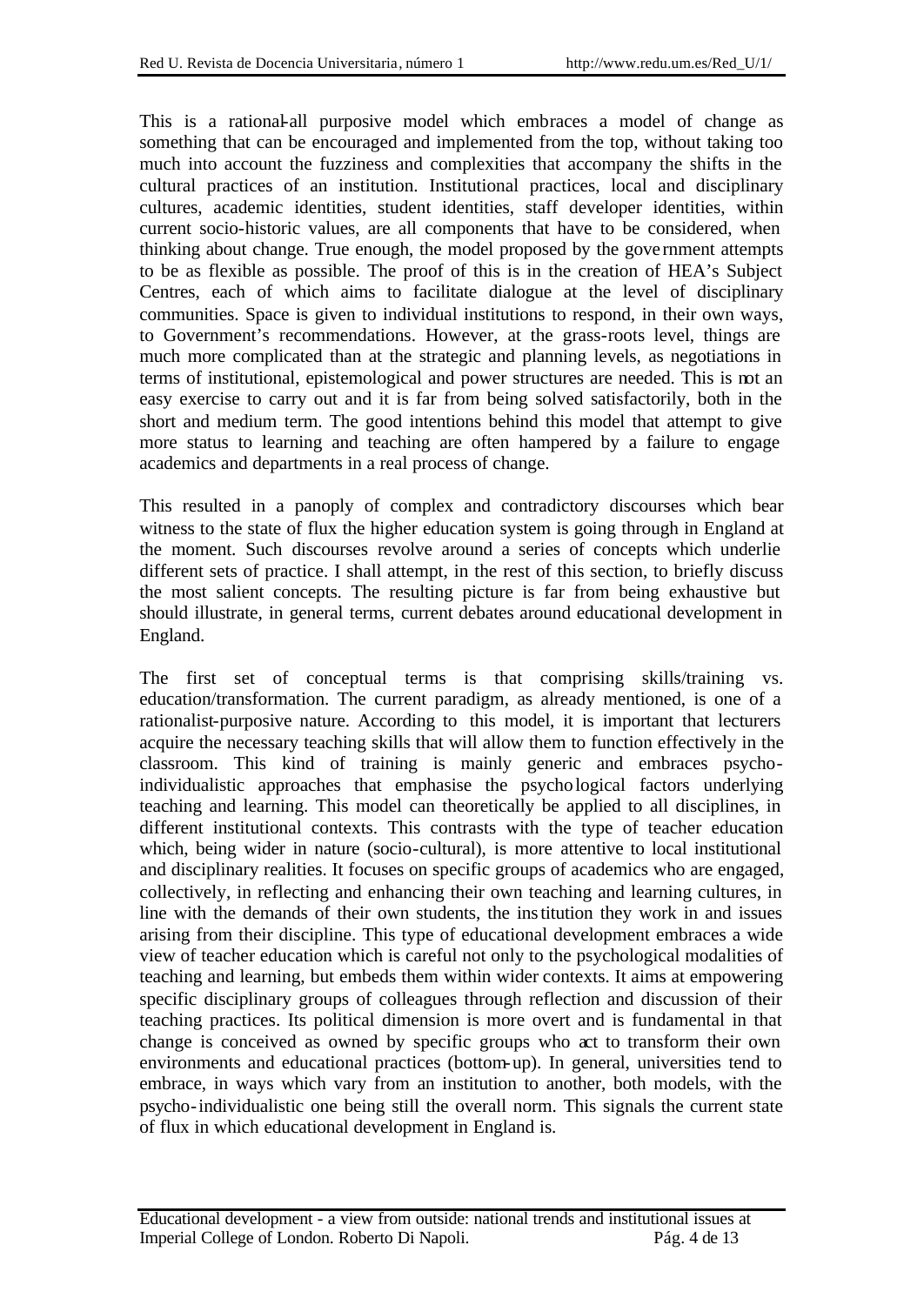Both accompanying and underlying this first conceptual pair (skills/training vs education/transformation), there are two further significant pairs: centralisation vs devolution and localisation vs. globalisation. Practically all universities in England are endowed today with a centre or unit of educational development. As we have seen, these centres tend to offer both generic training and/or work with specific groups and departments. Moreover, under national and international forces, there are trends to homogenise, as far as possible, educational development initiatives across institutions so as to allow the transfer of accreditation between these, within the national context, and beyond. At a national level, the HEA acts as the accrediting body which makes sure that certain guidelines are followed by all the institutions which seek its accreditation. At an international level, there are pressures allowing for the homogenization and transferability of teaching skills, as in the case in the Bologna process. The double tension between centralisation/devolution and localisation/globalisation, in terms of teaching and learning programmes, while enriching the debate about the aims and scope of educational development, also pushes for generic solutions that can be applied to a variety of contexts. This inevitably flattens richer institutional and disciplinary debates that are needed to give academics a sense of ownership which is at the core of any effective innovation.

At this point, it is important to remember that current changes in educational development initiatives take place within a changing higher education system where fundamental tensions between market and academic values exist. Trends towards accountability towards students are pushing universities towards improvement of the teaching/learning enrivonments. The virtue of this is that teaching is given much more prominence than ever in the recent past in the English higher education system. However, tight resources often push for facile, behaviouristic changes in teaching and learning that go against rounder, more reflective and slower educational changes that developers often wish for.

Moreover, in policy terms, there are contradictions, within the English higher education system that do not favour a harmonious growth of teaching and learning cultures. I am referring here, specifically, to the pressures made on academics by the Research Assessment Exercise (RAE). The latter, generally, confirms the idea that careers are ultimately made through research, thus impeding institutional reforms that encourage careers based on teaching (and not just exclusively research) merits. Teaching and learning are, therefore, once more relegated, in practice, to an ancillary role to which even those academics that are really interested in teaching often pay lip service. Systemic contradictions need therefore to be resolved, if real change is to be promoted.

As indicated above, different institutional cultures adopt different solutions in response to the guidance given by the government. Imperial College London has striven to offer solutions that are flexible enough to allow some form of cultural change in a traditionally research-led environment. After outlining Imperial College London's institutional framework, I shall endeavour to illustrate what the Centre for Educational Development (CED) does within the institution in favour of teaching and learning.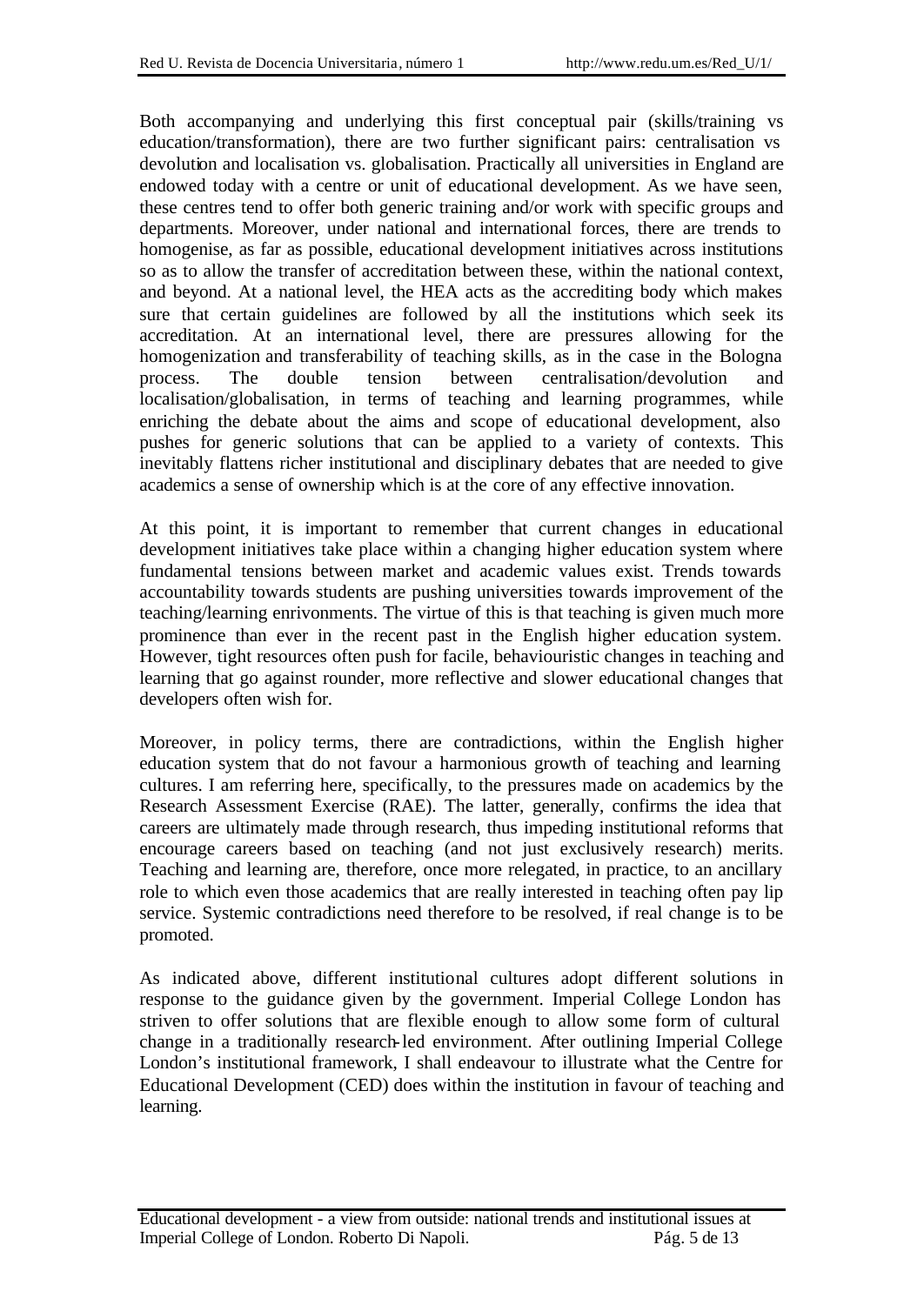## 3. Imperial College London: the institutional framework

Imperial College London was established in 1907. Since then several mergers have taken place, including those which have created Imperial's current Faculty of Medicine. Its main campus is in South Kensington, London, with several other campuses in the capital and two outside it. The mission of the College states: *Imperial College London embodies and delivers world-class scholarship, education and research in science, engineering and medicine, with particular regard to their application in industry, commerce and healthcare. We will foster interdisciplinary working internally and collaborate widely externally*.

Imperial College London is a research intensive institution that concentrates on research and teaching in four areas, namely the sciences, engineering, business and medicine. In the Times Higher World University rankings (October 2005), it was ranked thirteenth in the world overall, for science it was tenth, for biomedicine sixth and for technology fifth (there were no rankings for business).

Imperial is one of the major colleges of the University of London and as such has considerable autonomy and responsibility for educational strategy. A large proportion of its income indirectly comes from government (by means of grants, students fees etc.); research grants and contracts from non-governamental sources also play a large part.

The College has a large proportion of international staff and students (Chinese, Greek, Malaysian, French and Singaporean being the largest non UK student groups); lower than the average national percentage of female students, and higher than the national average figures for Phase 2 and 3 and full–time students.

|              | Totals<br>and | Home<br>and EU | Overse<br>as | Women  | Enginee<br>ring | Sciences<br><b>FTEs</b> | Medicine<br><b>FTEs</b> | <b>Business</b><br><b>FTEs</b> |
|--------------|---------------|----------------|--------------|--------|-----------------|-------------------------|-------------------------|--------------------------------|
|              | Percenta      |                |              |        | <b>FTEs</b>     |                         |                         |                                |
|              | ges           |                |              |        |                 |                         |                         |                                |
|              |               |                |              |        |                 |                         |                         |                                |
| Phase 1      | 7,843         | 5,973          | 1,870        | 2,910  | 3080            | 2774                    | 1,989                   | $\overline{0}$                 |
|              | (70.3)        | (53.6)         | (16.8)       | (26.1) |                 |                         |                         |                                |
| Phase 2      | 1,541         | 963            | 578          | 622    | 625.6           | 440                     | 282.8                   | 317.5                          |
|              | (13.8)        | (8.6)          | (5.2)        | (5.6)  |                 |                         |                         |                                |
| Phase 3      | 1,768         | 1,257          | 511          | 589    | 758             | 687.5                   | 463.5                   | 70                             |
|              | (15.9)        | (11.3)         | (4.6)        | (5.3)  |                 |                         |                         |                                |
| Totals       | 11,152        | 8.193          | 2,959        | 4,121  |                 |                         |                         |                                |
| Full<br>for  | (100)         | (73.5)         | (26.5)       | (37.0) |                 |                         |                         |                                |
| time         |               |                |              |        |                 |                         |                         |                                |
| students     |               |                |              |        |                 |                         |                         |                                |
| Part time    | 904           |                |              |        |                 |                         |                         |                                |
| students,    | $(472+43)$    |                |              |        |                 |                         |                         |                                |
| phase $2 \&$ | 2)            |                |              |        |                 |                         |                         |                                |
| 3            |               |                |              |        |                 |                         |                         |                                |

Imperial's student population in 2004-5 was as follows (Imperial, 2005):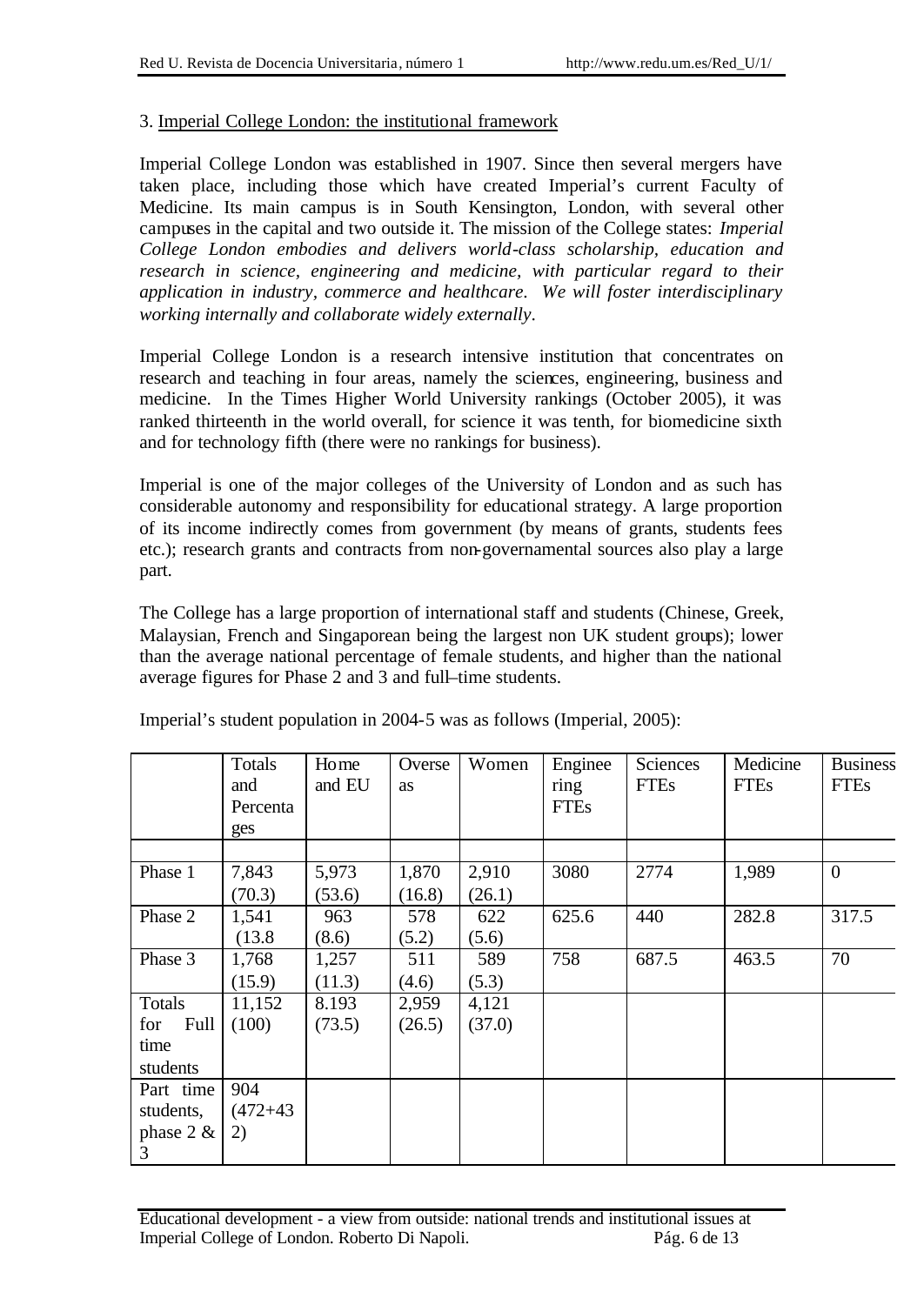In addition to belonging to their home department, all Phase 2 and 3 students are members of one of two graduate schools.

Imperial employed the following staff in 2004-5:

| <b>Academic Staff</b> | <b>Research Staff</b> | <b>Support Staff</b> | Total |
|-----------------------|-----------------------|----------------------|-------|
| 1,108                 | 1,733                 | 2,923                | 5,764 |

Imperial is headed by a Rector, Deputy Rector, four Pro-Rectors, the Principals/Heads of the four main academic areas, and the heads of the big administrative areas. The top managers are supported by the heads of the graduate schools, heads of academic departments, and the remaining heads of administrative and academic support services units. The CED counts as part of the academic support structure of the College.

The central functions and committees of the College have a 'light touch' in academic matters relating to teaching and learning, with the degree of central College guidance and regulation kept to the minimum to ensure comparable standards and structures. Much teaching and learning decision-making happens at the level of each programme but includes compliance (and discussion and approval as appropriate) with national, College and Faculty/School guidelines and committees. In addition to the programme leaders, each academic unit has a leader of all undergraduate (phase 1, bachelors) programmes, a separate or combined role in respect of taught postgraduate programmes (phase 2, masters) and may have a third person in charge of postgraduate research studies (phase 3, doctorate). This structure is usually paralleled with one in respect of pastoral care for students in the different phases that in turn feeds through into College-level student learning and welfare support services. With this relatively dispersed model, the CED works through programmes, networks and workshops to help staff enhance their own understanding and abilities in educational development and can contribute advice when it is asked to do so, to individuals, programme teams or other groupings, and when it sits on a relevant committee or working group.

### 4. CED: aims, structures and activities

The CED was created at Imperial College in the year 2000 (though work in this area had been going on, in less structured and visible ways, for nearly thirty years).

The CED works collaboratively with individuals, groups and departments, across the College, to raise the profile of learning, teaching, course design, assessment and supervision, and to promote research into student learning and all aspects of educational development at Imperial. In this sense, it diversifies itself from but works collaboratively with twin centres/units, like the Staff Development Unit (SDU), whose aim is to provide support in areas such as personal, professional, management and information technology development, and the Centre for Professional Development (CPD) which offers a diverse range of intensive short courses for professionals working in science, technology, medicine and management.

There are thirteen people in the Centre, of whom five are full time academics (including the Head), two full time administrators and an administrative manager. The administrative staff assist in the administration of a range of activities like workshops,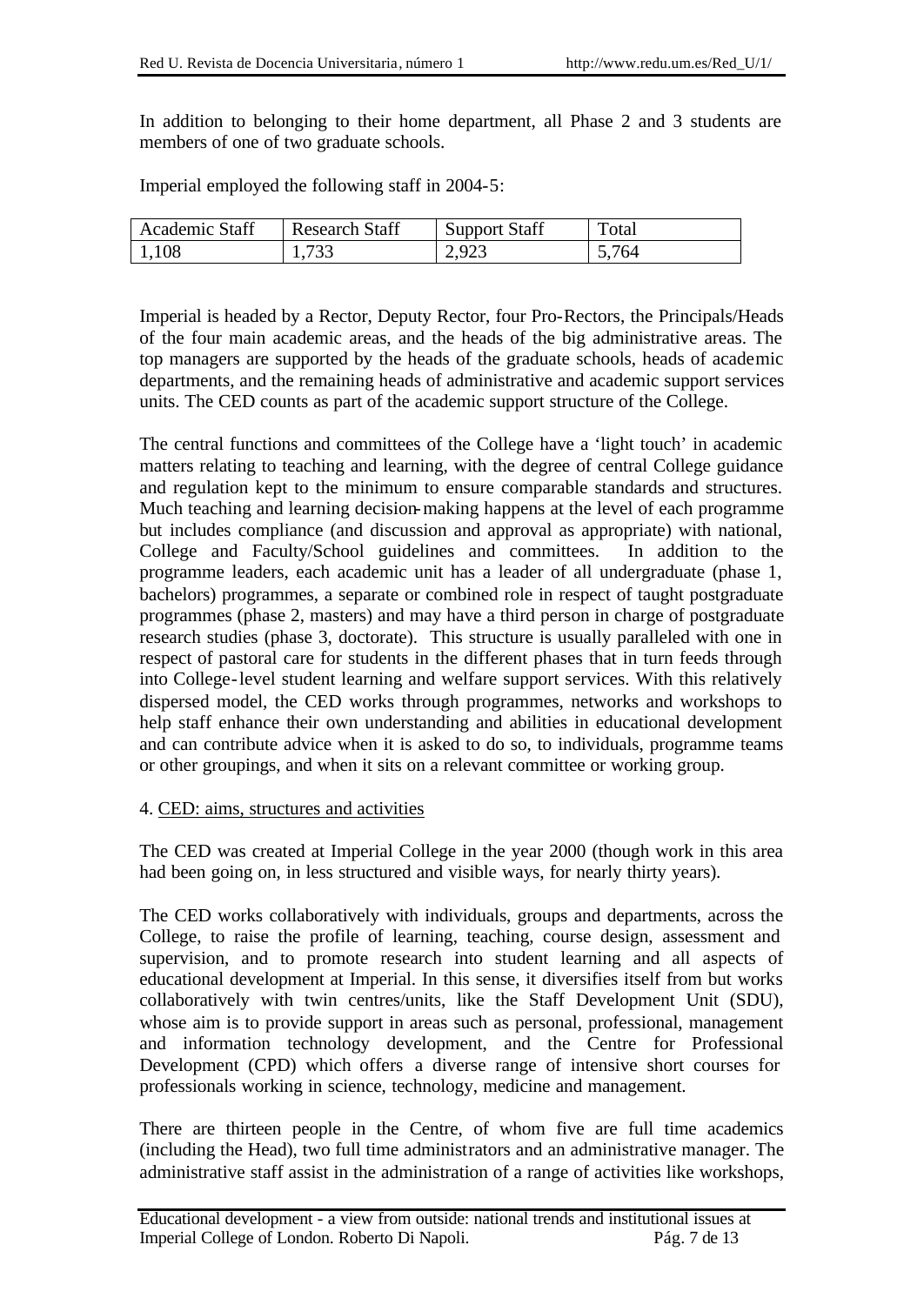programmes, grants and networks. The academic staff, apart from their teaching and supporting role, also carry out committee and institutional duties, along with pursuing their own research. The Centre is coordinated by a Head that is responsible to the Pro-Rector for Educational Quality.

In terms of its activities, the Centre offers a number of activities to Imperial College London staff. There are about eighty workshops which last from two days to two hours, with an average attendance of twelve people. These workshops cover a wide array of topics (titles range from 'Communicating Knowledge' to 'Becoming a Personal Tutor' and 'Inspiring Reflective Learners', for instance). The main aim of these workshops is to allow staff to 'dip their toes' in the area of educational development, assisting them in those areas of teaching, learning and assessment that are of immediate relevance to them.

Alongside the workshops, the Centre runs two programmes, the aim of which is to give staff a more structured approach to educational development. The first of these is CASLAT (Certificate of Advanced Study in Learning and Teaching). This is a parttime post-graduate programme, leading to a formal award accredited by the Higher Education Academy. It started in 2001 and, in 2005/06, it has its sixth intake. CASLAT participants include experienced academics, newly appointed academics and post-doctoral researchers. It is important to stress that CASLAT is now compulsory for all inexperienced junior academics and its completion is required as part of an individual's progression beyond the probationary period. It is assessed through observation of teaching or supervision, and the production of a portfolio.

The second programme is the SLTP one (Supporting Learning and Teaching Programme). This is a blended programme (mixing face teaching with online interactions) which is aimed at staff who support teaching and learning like librarians, researchers, laboratory technicians etc. SLTP is now in its fourth intake and usually counts around twenty-five participants.

Alongside these two programmes, the CED also plays a very significant role in the running of a Med (Master in education) in Surgical Education. This is organized and taught in collaboration with the Department of Biosurgery and Technology. The programme started in October 2005 with sixteen part-time students, all surgeons at different stages of their career, who are interested in medical education, both for their personal and professional development.

The CED also supports and co-ordinates educational grants, the aim of which is to encourage a different kind of development of those members of staff who wish to be part of a community of like-minded people who are interested in educational development, around specific areas of interest. There are two types of grants on offer: the Teaching Development and Teaching Research Grants. Each of these aims to fund projects that are of immediate significance for teaching and learning at Imperial, with an emphasis on a product (a syllabus, a curriculum, teaching materials etc) in the case of the Development Grants, and on research questions, in the case of the Research Grants. The Centre also supports a Courses and Conferences Fund to support attendance at educational courses and conferences, and applications to join the HEA.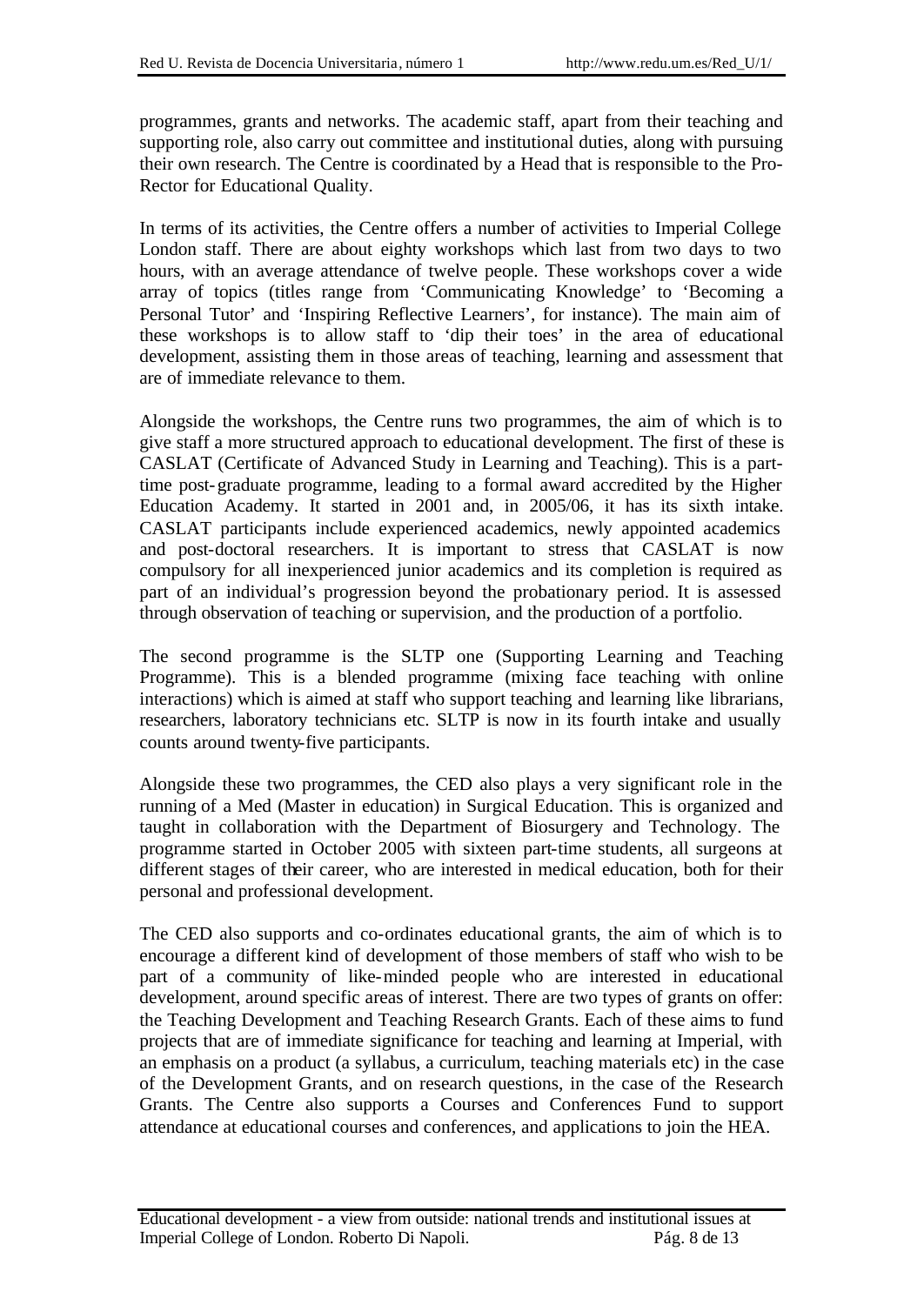The CED also organizes three networks. These are: LINKED which has an e-mail membership of over two hundred staff interested in educational development, a subset of whom gather for four to six meetings a year to which external speakers are often invited; the EDCs (Educational Development Co-ordinators) which is a group of enthusiasts for teaching and learning from each department in College who meet, once a term, to share ideas and discuss issues realting to teaching and learning. This group represents a real attempt at linking the CED more closely with departments. The CED also provides consultation, by 'phone, e-mail or in person, for people who may request assistance in teaching, learning and supervision from around the College. Additionally, the CED academic staff also sit on many college-wide committees and groups, like the Leaning and Teaching Strategy Management Group and the Quality and Academic Review Committee. It also plays an important part in creating the learning and teaching, and e-learning strategies.

Finally, academics also carry their own research, publish and participate in conferences. Collectively, the Centre is undertaking a group research and development project entitled 'Teaching at Imperial: perceptions of lecturers after probationary workshops' and it is part of a network of seven universities led by the University of Oxford, for a five-year project on 'Preparing for Academic Practice'.

## 5. The way forward?

As I have attempted to illustrate, Imperial College London is currently attempting to meet Government's expectations for the improvement of learning and teaching standards through a series of activities promoted and carried out by the CED. The aim is difficult to achieve, as Imperial has been traditionally a strongly-research-led institution. Nevertheless, some significant changes are taking place. First of all, with increasing numbers of newer staff undergoing educational development, there is a widening understanding of issues related to teaching and learning. This is accompanied by a changing career structure. Nowadays, at Imperial, academics have to demonstrate excellence in at least three out of four areas: education and teaching, research, leadership and professional practice. While, in reality, at Imperial, research remains the main career propeller, it is important to recognise that teaching now features more prominently within the institution. Taking all these changes cumulatively, it can be argued that some form of cultural shift is occurring. However, this will not be forthcoming nor speedy. Time is needed and further institutional support is necessary.

There are common preoccupations, both in Spain and in England, in relation to issues of educational development, in spite of the different contexts. Such contexts, of course, limit and/or encourage different kinds of actions. Important differences are easily identifiable between the Spanish and the British situations. For a start, the status of civil servant that Spanish academics enjoy partly makes them more resilient to national and institutional guidance. Concurrently, the lack of existence of national plans in relations to teaching and learning (and the absence of anything similar to the HEA) militate against more focused and communal actions. Finally, Spain has been dealing with the impact of the Bologna process to an extent that is practically unknown in England. However, some themes are of common interest, both in the Spanish and English contexts, and deserve further investigation/discussion: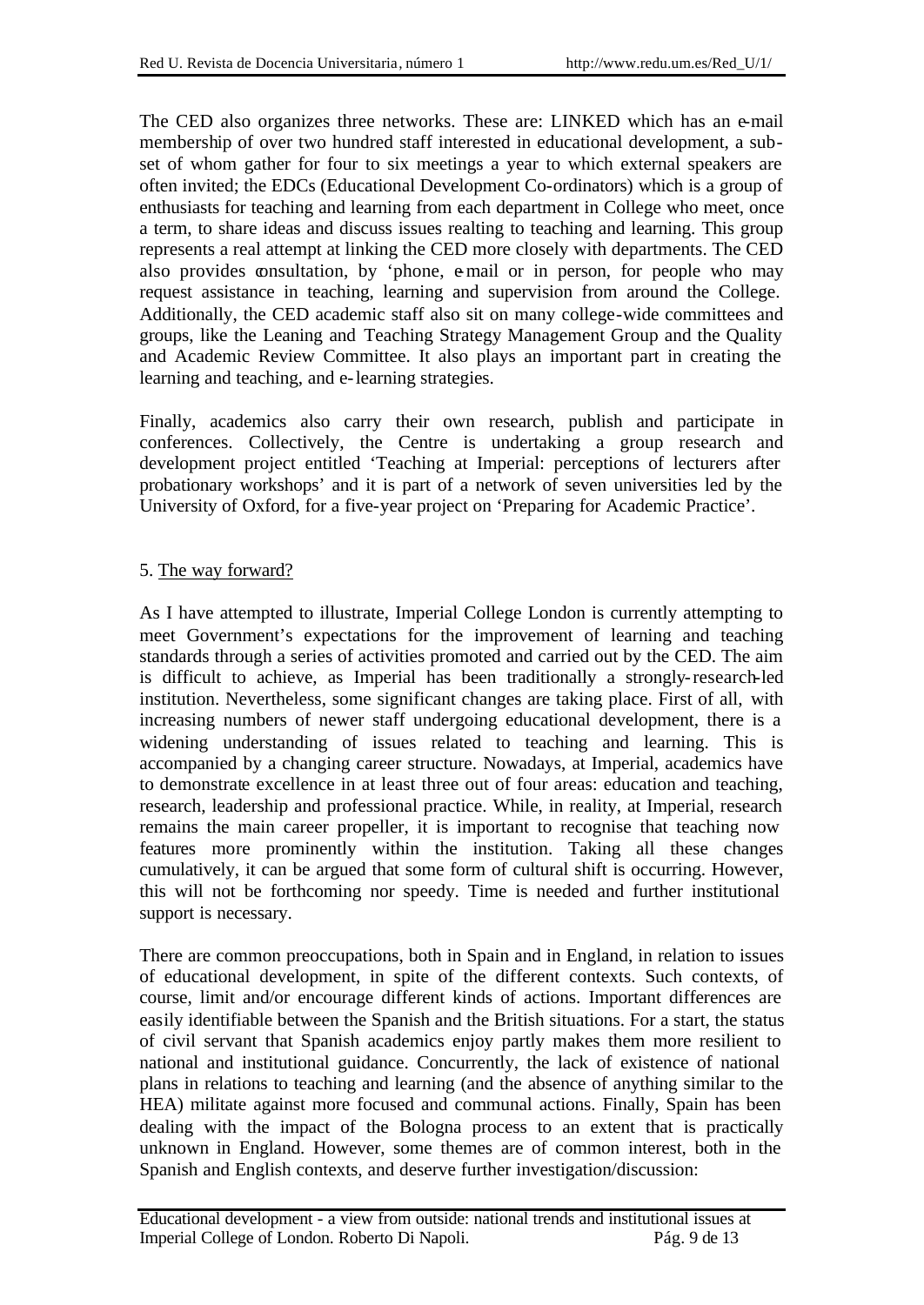- o Given the relatively new status of centres for educational development, there is a need for creative thinking but this must be accompanied by strategic moves. These, while supporting innovation, must also attempt to make it part of the wider institutional culture. It is important not only that innovative moves in teaching and learning fit within existing evidence about effective practice. It is as paramount that the different academic communities, within an institution, both understand and, ultimately, embrace innovation.
- o An important corollary to this is the need to innovate by groups of people, at disciplinary and departmental level, in order to address the question of 'ownership' of change. Experimentation of innovation with and within different disciplinary groups is necessary, if innovation is to be effective and not be seen as simply following diverse educational ideas put forward by educational developers. A lack of engagement with disciplines and departments is, arguably, the weakest link in the English context, where educational development is carried out mostly in generic and top-down ways. It is important to work with specific groups of people who have specific needs, along with specific discipline-led views about teaching and learning. The CED is attempting to do this both via specific workshops, e.g. 'Designing for Learning', where educationalists work with groups of people from a specific discipline to discuss current issues in teaching and learning in that specific discipline), and via consultation. However, an optimum engagement with the different departments is yet to be reached. Of course, this kind of approach to educational development can be slower and both time and resource consuming. Trust needs to be built between departments and educational centres, and this in itself takes time. Different educational developers should act as special links with specific departments to which they are attached. This way, through deeper common knowledge of each other, educationalists should be able to converse more effectively with academics, thus having more of an impact on their teaching and learning strategies, and actions. One way to achieve this aim is to foster educational research based on specific disciplinary areas in order to a) give educationalists due respect for their work and b) make teaching and learning issues more relevant for the academics involved. This type of research on teaching and learning may be an important first step in building meaningful relationships between educationalists and discipline specialists, with a view to favouring innovation which is of real significance to all parties involved.
- o If adopted, a stragegy of this kind implies the need to clarify, within educational centres, what role each member of staff plays in relation to innovation, with whom they should work and for what purpose. A clear elucidation of what role different educational developers have to play within the overall scheme of things is strategically necessary, in order not to confuse roles and tasks, and make innovation effective.
- o Favouring work at disciplinary and departmental level should not mean a mere, total shif from generic to discipline-based educational development. The two are not mutually exclusive. There is a need to think about a sustainable balance between generic and discipline-specific development. While I consider the latter to be preferable, the former is also necessary in order to generate comparative reflections from other disciplinary areas. Hearing experiences from different disciplinary contexts has the beneficial effect of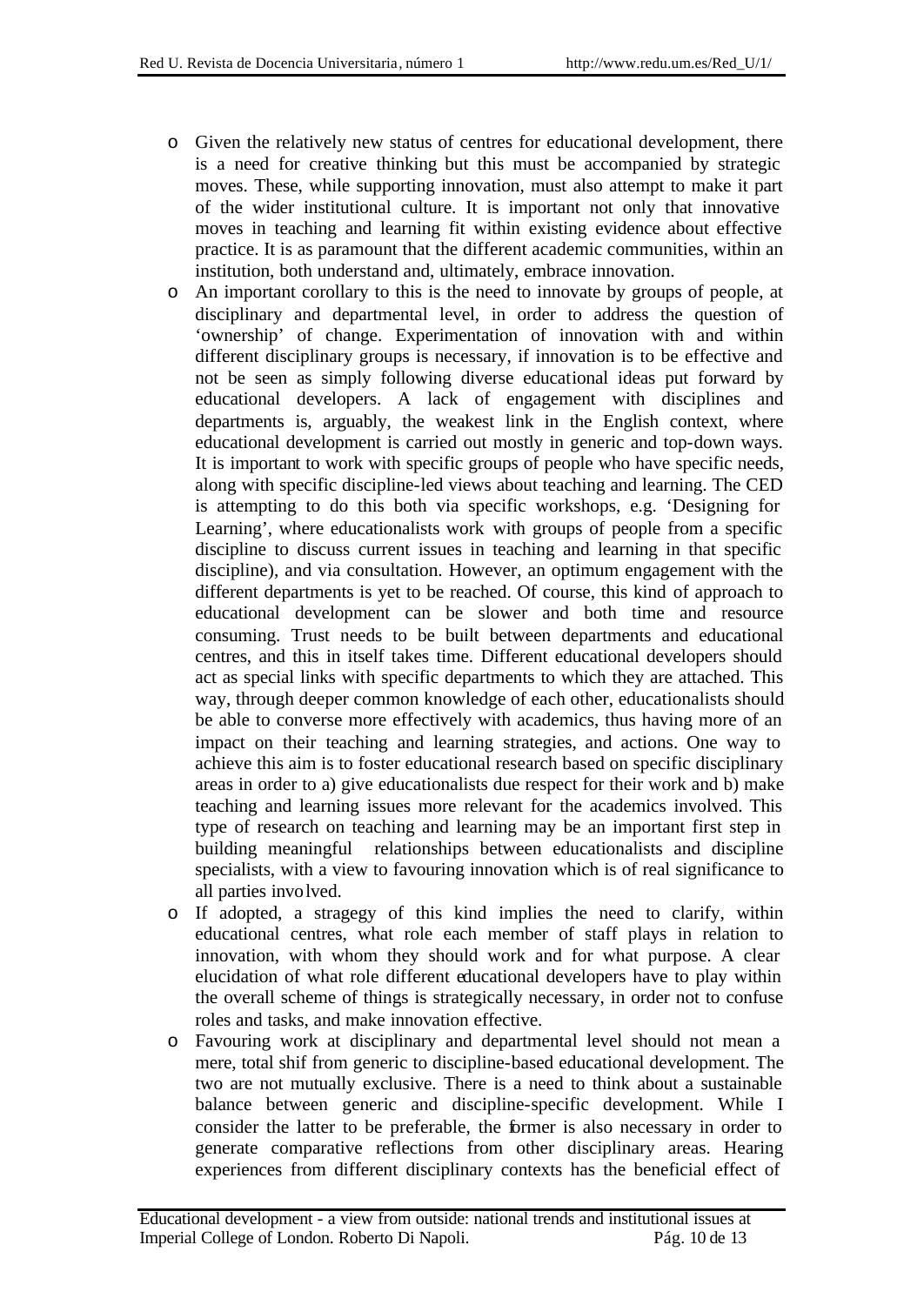'enstrangement', of literally, making the familiar 'strange'. This is important in order to avoid complacency, on the part of disciplinary groups, and favour a more balanced assessment of their own thinking and practice, through healthy comparative discussions with peers from other disciplinary areas.

- o It goes without saying that, in order for innovation to be effective, it is important that it is firmly embedded within wider institutional strategies. It is paramount to lobby for overall institutional support which does not depend on the good will of, say, an individual pro-rector, but is firmly embedded within strategic plans which will survive individual initiatives. Only in this way, continuity can be assured. This is much needed for the healthy growth of educational centres/units whose often fragmented actions are taken as a reason for disrespect for their work. Alignment between strategies for innovation within educational centres and between these and the wider institution, is paramount, if teaching and learning are to be taken seriously.
- o Within wider institututional strategies, it is important that educational centres lobby in favour of a more varied career structure that promotes people not just for the quality of their research but also of their teaching, or, even more desirably, for the quality of the relationship between teaching and research. This aim is still far-fatched within the English context, even if there are initial trends in favour of supporting careers based on good teaching (as we have seen in the case of Imperial). While, there are signs that such support is forthcoming, research, in practice, still dominates, when it comes to career development. It is the overall academic culture which needs to be discussed in relation to the purposes of higher education in the contemporary world. Clearly, in a climate of widening participation, teaching and learning become a priority more than ever in the past, when participation in higher education was made up of small numbers of the best abled students who could make up for most deficiencies in good teaching. Things have changed drastically over the last thirty years or so and Institutions have the responsibility of signalling this to governments, if slogans about the importance of teaching and learning have to have any substance. Educational development centres should not only 'train' but engender a vigorous debate about the nature, aims and scope of the modern university, in which good teaching is as important as good research. There is a civic dimension to this debate, if one wants to support a kind of university that is not just *reactive* to the needs of the market and industry, but is *pro-active* in promoting a wider kind of education for citizenship and a type of knowledge which does not just depend on the concept of 'usability' but encourages the real passions of students and staff alike.
- o Finally, related to the last point, it is necessary for educational centres to discuss their own state and status within their own institution. In England, educational developers are often considered to be 'service people' who do not have academic status (in fact, some universities employ educational developers who are not academics altogher but are administrators). This diminishes the status of educational development in their own eyes and in those of the people with whom they are supposed to be working. Normal academic status should be guaranteed to academic developers, as most of them are trained academics in their own right who have decided to leave their original discipline to dedicate themselves to educational development. This is why it is arguable that educational developers should always be engaged in some form of educational research and have the duty to maintain their level of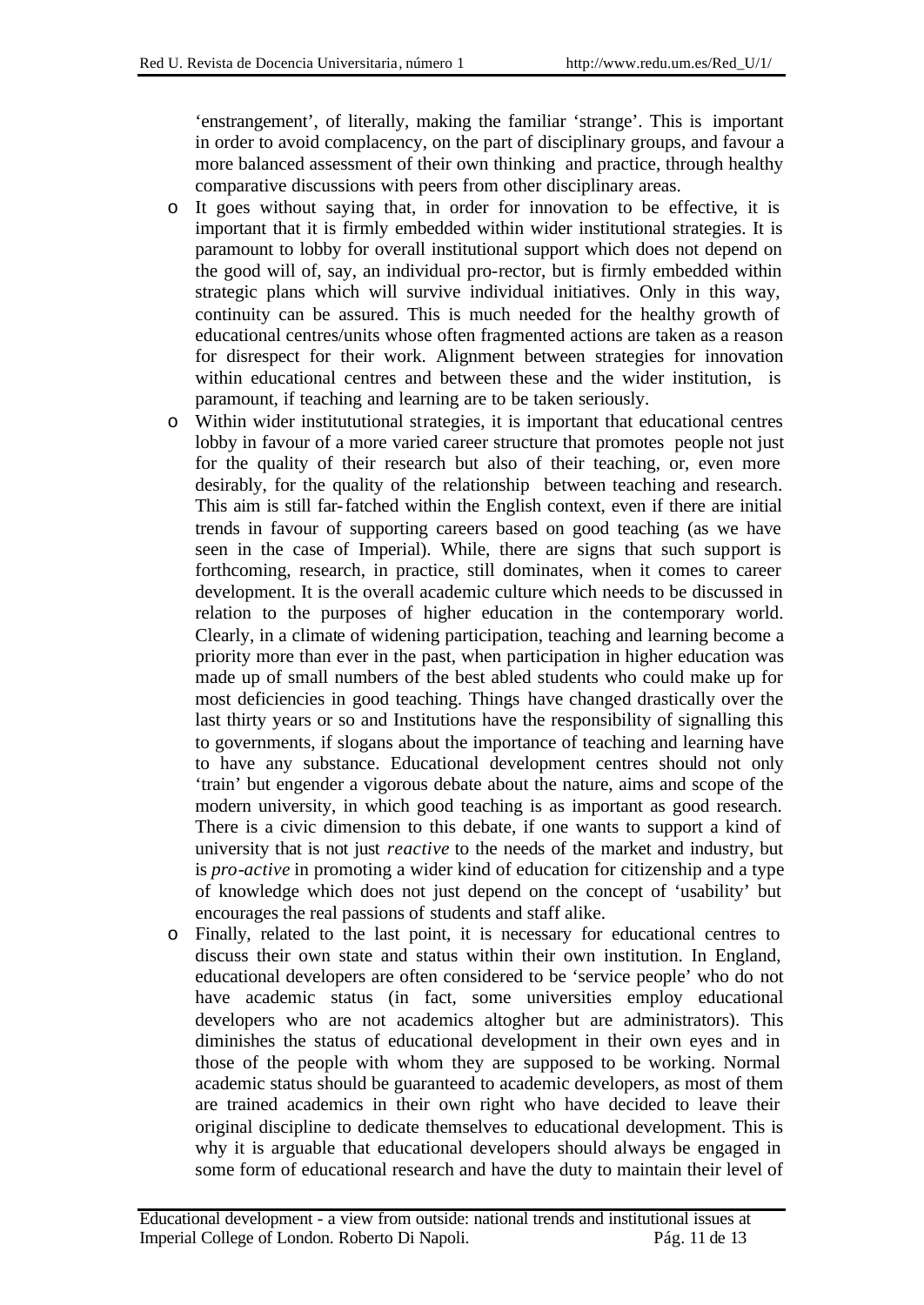scholarship always at a very high level. One cannot preach good practice to others and not apply this to oneself. And, in any case, no 'service' can be complete, if it is not accompanied by constant efforts to research one's own professional and academic field of practice. This is why the term 'service' is redundant in this context and is only a harmful misnomer which one should do away with. Fighting in the name of one's own professional pride is a paramount pre-requisite for innovation. This only acquires significance and momentum, if carried forward by people who believe in it, in the highest personal and professional sense.

Fecha de cierre de la redacción del artículo: *3 de Marzo de 2006*

#### **Cita bibliográfica del artículo:**

Di Napoli, R. (2007, Febrero) Educational development - a view from outside: national trends and institutional issues at Imperial College London. *Red U. Revista de Docencia Universitaria*, *número 1.* Consultado (día/mes/año) en http://www.redu.um.es/Red\_U/1/

#### **References**

DfES web last accessed 8 November 2005: http://www.dfes.gov.uk/

HEA web last accessed 8 November 2005: http://www.heacademy.ac.uk/

HEFCE web last accessed 8 November 2005: http://www.hefce.ac.uk/

HEFCE et al (October 2005) **Higher Education in the United Kingdom**, 2005/10; HEFCE, London

- Imperial College London (2005) **Statistics Pocket Guide 2004-5**; Imperial College London
- Imperial College London web last accessed 8 November 2005: http://www.imperial.ac.uk/
- NCIHE (National Committee of Inquiry into Higher Education) (1997**) Higher Education in the Learning Society** ('Dearing Report'); NCIHE, London
- Times Higher Education Supplement (2005) **World University Rankings**; the Times Higher Education Supplement, London

QAA web last accessed 8 November 2005: http://www.qaa.ac.uk/